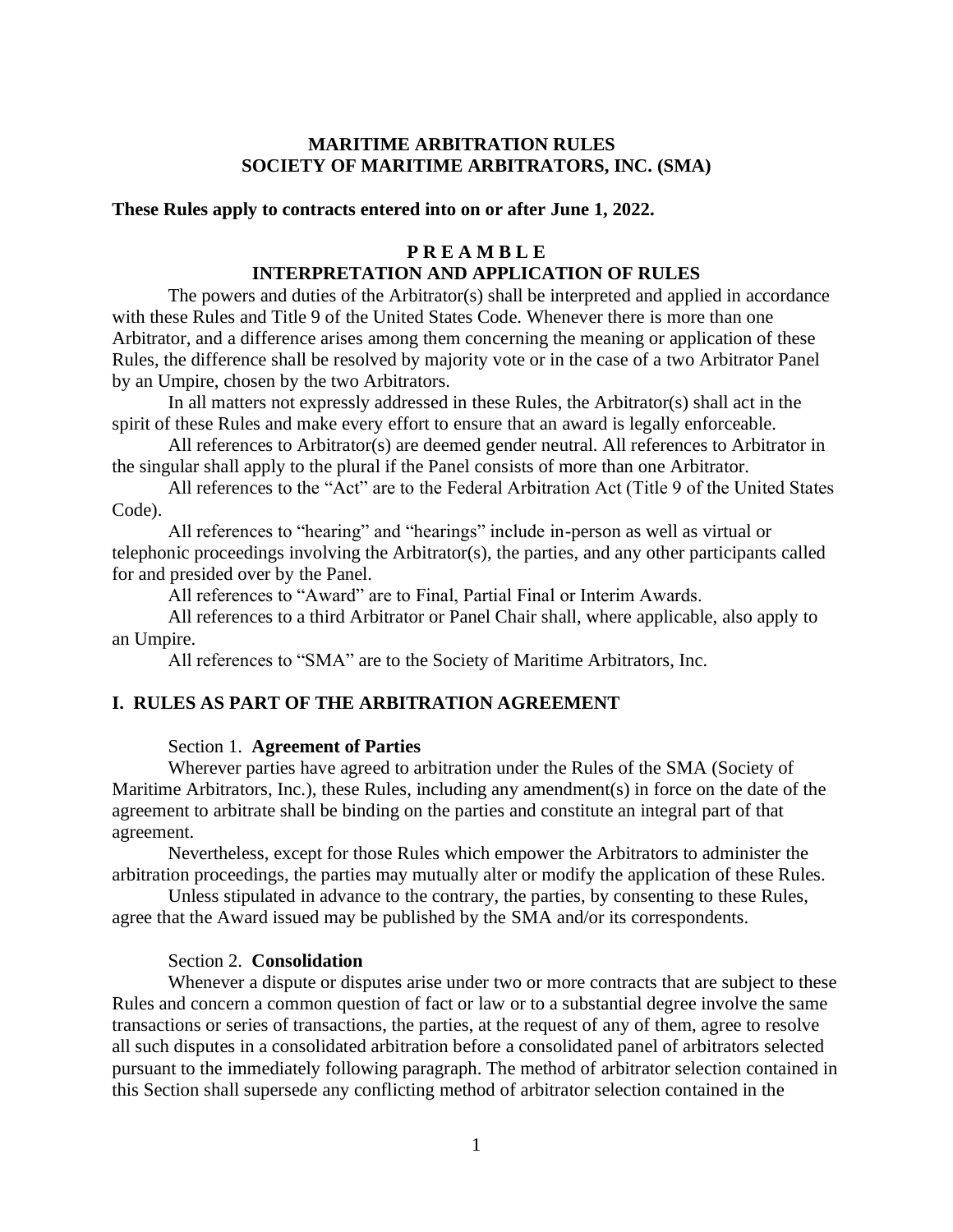contracts. The consolidated panel shall for all purposes be deemed the parties' duly appointed panel to hear and decide all qualifying disputes under the multiple contracts in a consolidated proceeding and render a final and binding consolidated award that may be made a rule of the court.

Whenever consolidation is required by this Section, the parties are free to agree upon a sole arbitrator, failing which the dispute(s) are to be submitted to a consolidated panel consisting of three arbitrators, one selected by the primary claimant, one by the ultimate defending party, and the third selected by the remaining intermediate or "pass-along" party or parties. If, for any reason, the consolidated panel has not been constituted within 30 days of a party requesting consolidation, then at the request of any interested party, the unfilled Arbitrator position(s) shall be completed by and at the discretion of the then President of the Society of Maritime Arbitrators, Inc. or in the event of a conflict, by and at the discretion of the SMA's then Vice-President from the SMA's current roster of members. Time limits specified in Section 10 shall not apply to disputes subject to this clause.

In the event of a disagreement as to whether a dispute is or is not subject to consolidation under this provision, that threshold issue shall be promptly submitted to the then President (or in the event of a conflict, to the then Vice-President) of the Society of Maritime Arbitrators, Inc. for immediate resolution. The decision of the President (or Vice-President as appropriate) in the form of a reasoned arbitration award, shall be final and binding and may, itself, be made a rule of court in the same manner as accorded any final arbitration award. The President or Vice-President shall be entitled to charge and allocate a reasonable fee for rendering such award.

Notwithstanding anything contained herein, these Rules expressly exclude and do not apply to claims made by or on behalf of a particular class or group of similarly situated claimants or against a particular class or group of similarly situated respondents (so called "Class Action Claims").

### **II. TRIBUNALS**

### Section 3. **Name of Tribunal**

The "Panel" is any Tribunal created under the parties' agreement, to resolve disputes by arbitration under these Rules.

#### Section 4. **Roster of Arbitrators**

The SMA shall establish and maintain a roster of persons with qualifications to act as Maritime Arbitrators from which Arbitrators may be chosen.

#### Section 5. **Office of Tribunal**

*Office of the Panel* - Depending upon the number of Arbitrators, the office of the Panel shall be as follows:

(a) *Sole Arbitrator* - The home address or place of business of the sole arbitrator.

(b) *Two Arbitrators* - The home or business address of either of the Arbitrators, as decided by them.

(c) *Three Arbitrators* - The home or business address of the Arbitrator chosen by the other Panel members to act as Chair of the Panel.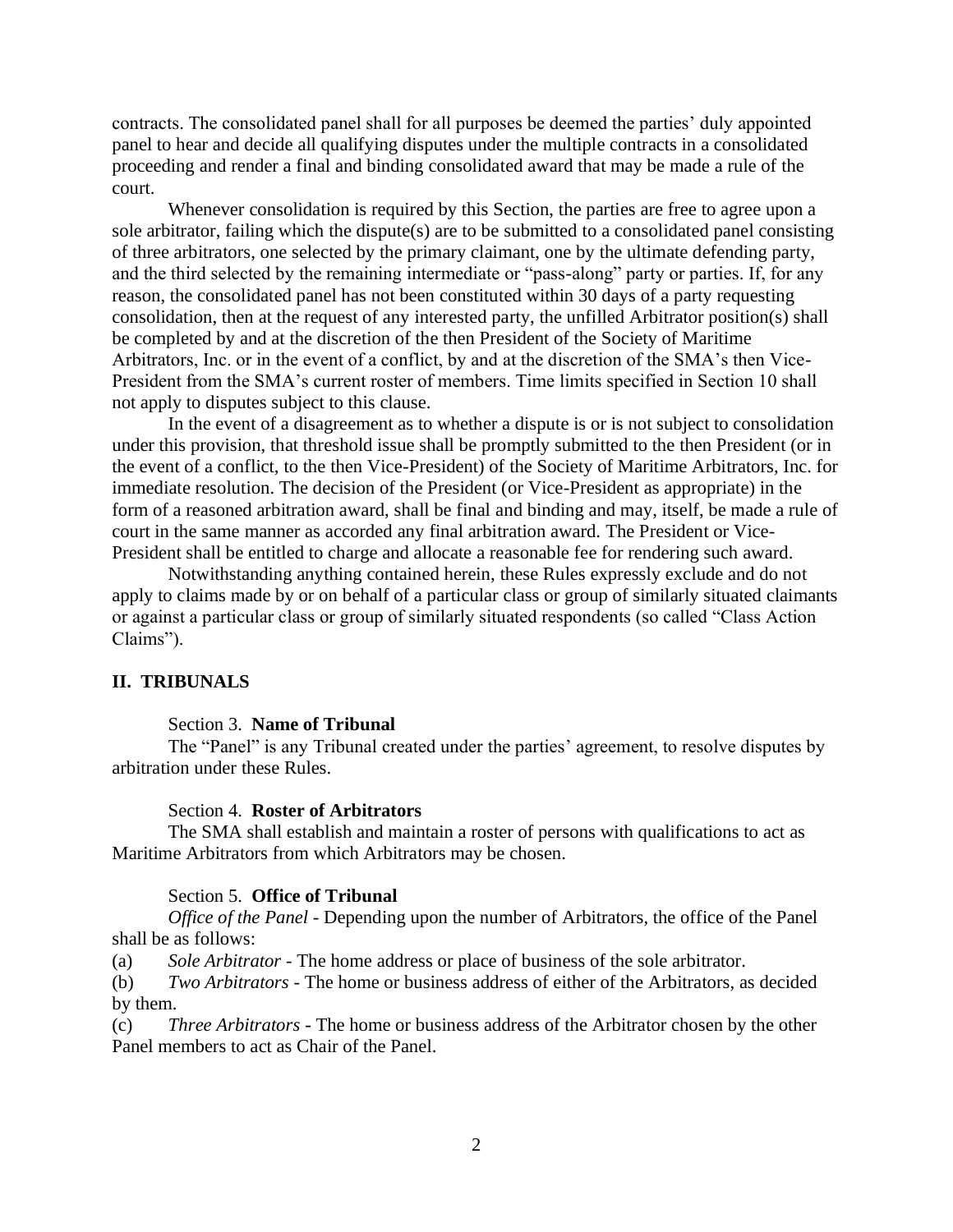## **III. INITIATION OF THE ARBITRATION**

## Section 6. **Initiation Under an Arbitration Agreement**

Any party to an agreement for arbitration under SMA Rules may initiate an arbitration by giving written notice to the other party of its demand for arbitration and naming its chosen arbitrator.

In its demand for arbitration, the party initiating the process shall set forth the nature of the dispute, the amount of damages involved, if any, and the remedy sought.

The parties shall be free to amend or add to their claims until the proceedings are closed pursuant to Section 25.

### Section 7. **Site of the Arbitration**

Unless otherwise provided in the arbitration clause, arbitration hearings are to be held in the City of New York at a location chosen by the Panel in consultation with the parties. However, the Panel may convene one or more hearings at any alternate location to view physical evidence or to receive testimony and/or documents from any non-party witness. The Panel, in consultation with the parties, may direct that those hearings (or any one of them) be held virtually, i.e., by conference call, video conference, or other communications technology with participants in one or more places. The Panel may, pursuant to Section 23, issue a subpoena to compel such person to appear and/or produce documents at such alternate hearing location or virtually. The Panel shall be deemed seated at any such alternate location in compliance with the subpoena requirements of the competent court.

The parties shall be given sufficient notice to enable them to appear or be represented at the proceedings.

### **IV. APPOINTMENT OF ARBITRATORS**

#### Section 8. **Disqualification**

No person shall serve as an Arbitrator who has or who has had a financial or personal interest in the outcome of the arbitration or who has acquired from an interested source detailed prior knowledge of the matter in dispute.

#### Section 9. **Disclosure by Arbitrators**

Following completion of the Panel, all Arbitrators are required to disclose any circumstance which could impair their ability to render an unbiased award based solely upon an objective and impartial consideration of the evidence presented to the Panel.

Such disclosure shall include close personal ties, business relations, or financial interests of the Arbitrator or his associates or relatives or the Arbitrator's current employer, with any one of:

(i) the parties to the arbitration;

(ii) affiliates or associated companies of the parties;

- (iii) counsel for the parties;
- (iv) the other Arbitrators on the Panel;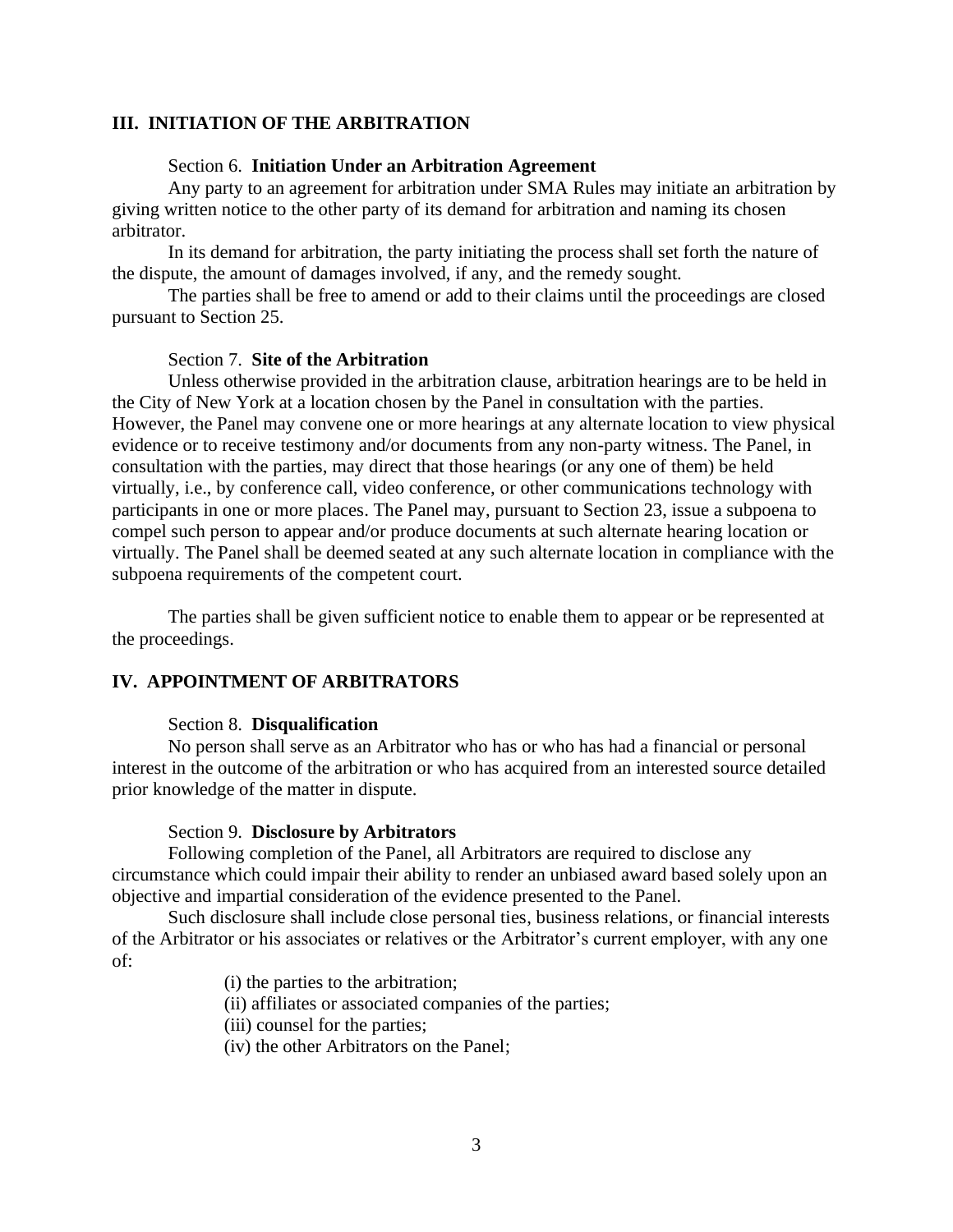Such disclosure shall also include the involvement of the Arbitrator in other arbitrations involving the parties. No Arbitrator shall accept an appointment or sit on a Panel, where the Arbitrator or the Arbitrator's current employer has a direct or indirect interest in the outcome of the arbitration.

Upon receipt of the disclosure statement(s) from the Arbitrator(s), the parties may accept the Panel or challenge any (or all) of the Arbitrators.

If challenged, the grounds for it shall be made known to the Arbitrator(s), who may withdraw from the Panel and be replaced pursuant to Sections 13a and 13b as appropriate.

However, if the challenged Arbitrator(s) consider(s) the challenge to be without merit and decline(s) to withdraw, the arbitration shall proceed with due reservation of the challenger's right to seek recourse from the appropriate United States District Court after the Award has been issued.

### Section 10. **Direct Appointment by Parties**

If the arbitration agreement specifies a method by which Arbitrators are to be appointed, that method shall be followed and in the event of a conflict, its terms shall prevail over this section of the Rules.

When requested by a party, the SMA shall submit its then current roster of members from which arbitrators may be appointed.

If a party fails to appoint its Arbitrator within the time frame specified in the arbitration agreement, the party demanding arbitration may resort to Section 5 of the Act.

If no such time frame is specified, the party demanding the arbitration shall give the other written notice that the appointment of its Arbitrator is made pursuant to Section 10 of these Rules which requires the other to appoint an arbitrator within twenty days of receipt of that notice, failing which the party demanding arbitration may appoint a second Arbitrator with the same force and effect as if that second Arbitrator were appointed by the other party. Any thus chosen second Arbitrator shall be a disinterested person with the same qualifications, if any, required by the arbitration agreement. If the arbitration agreement provides for three Arbitrators, the two so chosen shall appoint the third. Notwithstanding anything contained in this section to the contrary, if the party demanding arbitration seeks to compel the appointment of a second Arbitrator sooner than the stipulated twenty days, it is free to proceed under the Act.

### Section 11. **Appointment of Additional Arbitrator by Named Arbitrators**

No Arbitrator serving under SMA Rules shall confer with the Arbitrator's appointing party (or its counsel or representative) regarding the selection of the third Arbitrator except as provided herein. At the time of an Arbitrator's appointment, the Arbitrator may ask the appointing party (or its counsel or representative) to identify the parties; to describe the nature of the dispute and the amount(s) involved, if known; to disclose the names of the other party's counsel or representative and appointed Arbitrator; to provide a copy of the arbitration agreement and the contract containing it; to advise whether the parties' arbitration agreement calls for the third Arbitrator or Umpire to have any particular experience or credentials and to advise whether the arbitration is expected to require formal hearings or to proceed solely on documents and written submissions.

An appointing party (or its counsel or representative) may alert its appointed Arbitrator to any potential third Arbitrator(s) or Umpire(s) with whom the appointing party claims to have a disqualifying objection, the nature of which is to be disclosed. The appointed Arbitrator may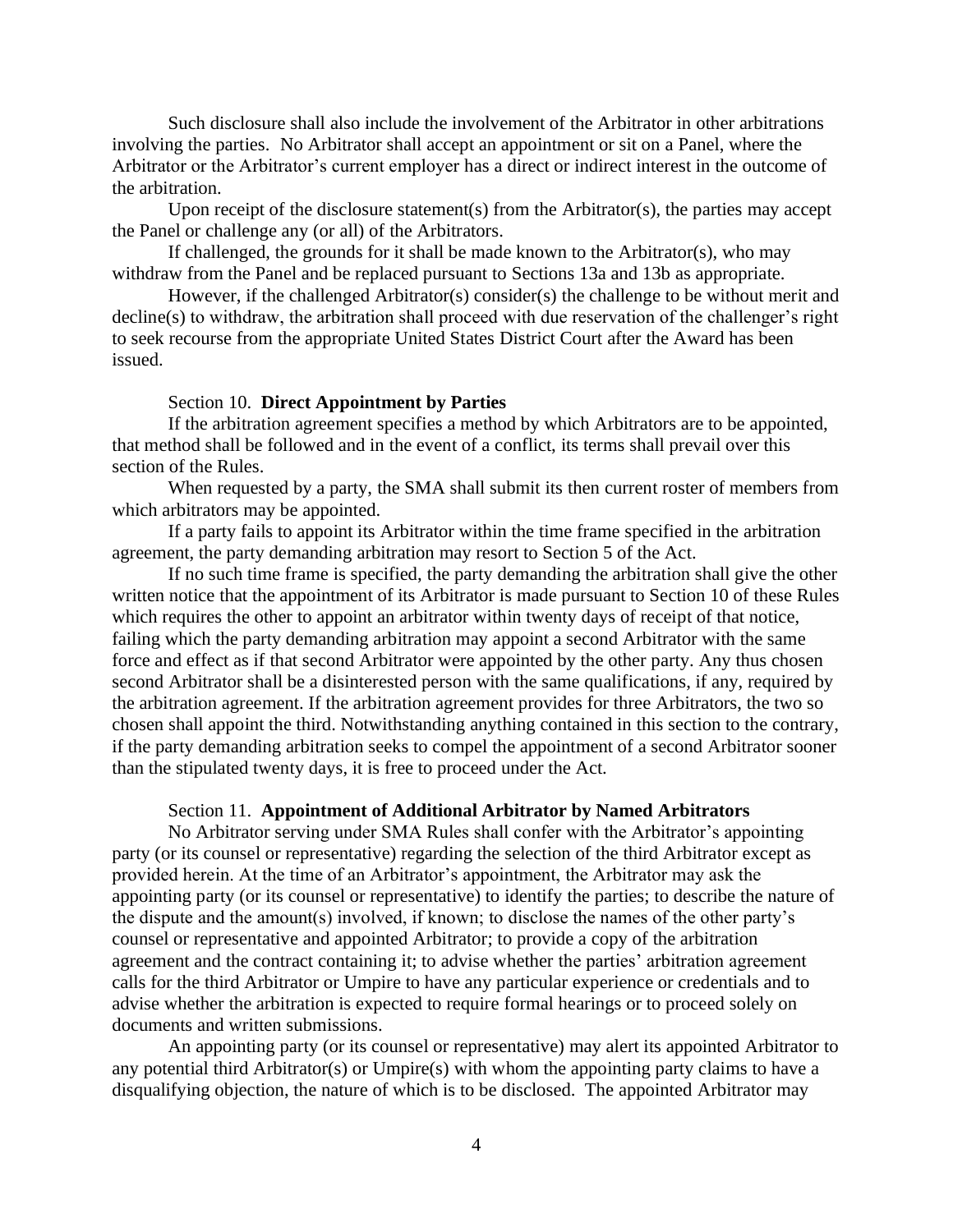take into account any such objections when choosing the third Arbitrator or Umpire with the other party-appointed Arbitrator. Unless the parties' arbitration agreement clearly provides otherwise, no party-appointed Arbitrator shall have any other communication with the parties or their counsel or representatives concerning the selection of the third Arbitrator or Umpire. If the two party-appointed Arbitrators fail to appoint a third Arbitrator within a reasonable time, any party may petition the Court under the Act to make such an appointment after advising the Arbitrators.

Once the Panel is complete, all communications between the disputants or their counsel and the Panel shall be conducted through the Chairperson. Neither of the other Arbitrators shall become involved in direct communication with either disputant or its counsel.

In the conduct of an arbitration, each Arbitrator shall exercise care to remain absolutely impartial and always abide by principles of honesty and fair dealing. Arbitrators are obliged to render decisions on the merits and compromise awards should be avoided in favor of objective adjudication.

### Section 12. **Notice of Appointment to Arbitrator(s)**

Arbitrators may be appointed by the parties or their counsel, orally or in writing. If an oral appointment is made, it should be confirmed in writing as soon as practicable. The Chair shall promptly notify the parties or their counsel that the Panel is complete and ready to proceed with the arbitration.

## Section 13. **Vacancies**

If an Arbitrator is unable to serve, the vacancy shall be filled as follows:

(a) If the vacancy is created by a party-appointed Arbitrator, that party shall promptly name a replacement. The previously-selected Chair will continue to serve in that capacity unless the two party-appointed Arbitrators choose a replacement Chair before the hearings have commenced or, if the arbitration is conducted on documents alone, before the first submissions or documents are received by the Panel.

(b) If the office of Chair becomes vacant, the two party-appointed Arbitrators shall appoint a replacement Chair.

(c) Following the replacement of Arbitrator(s), the arbitration shall resume on the existing record, unless the Panel directs or the parties agree otherwise.

### **V. PROCEDURE FOR ORAL HEARING**

#### Section 14. **Representation**

Any party has the option to be represented in the arbitration proceedings by counsel or any other duly-appointed representative.

#### Section 15. **Stenographic Record**

Unless otherwise agreed by the parties, a stenographic record of all hearings shall be arranged. The parties shall initially share the cost of the stenographic record, subject to final apportionment by the Arbitrator(s).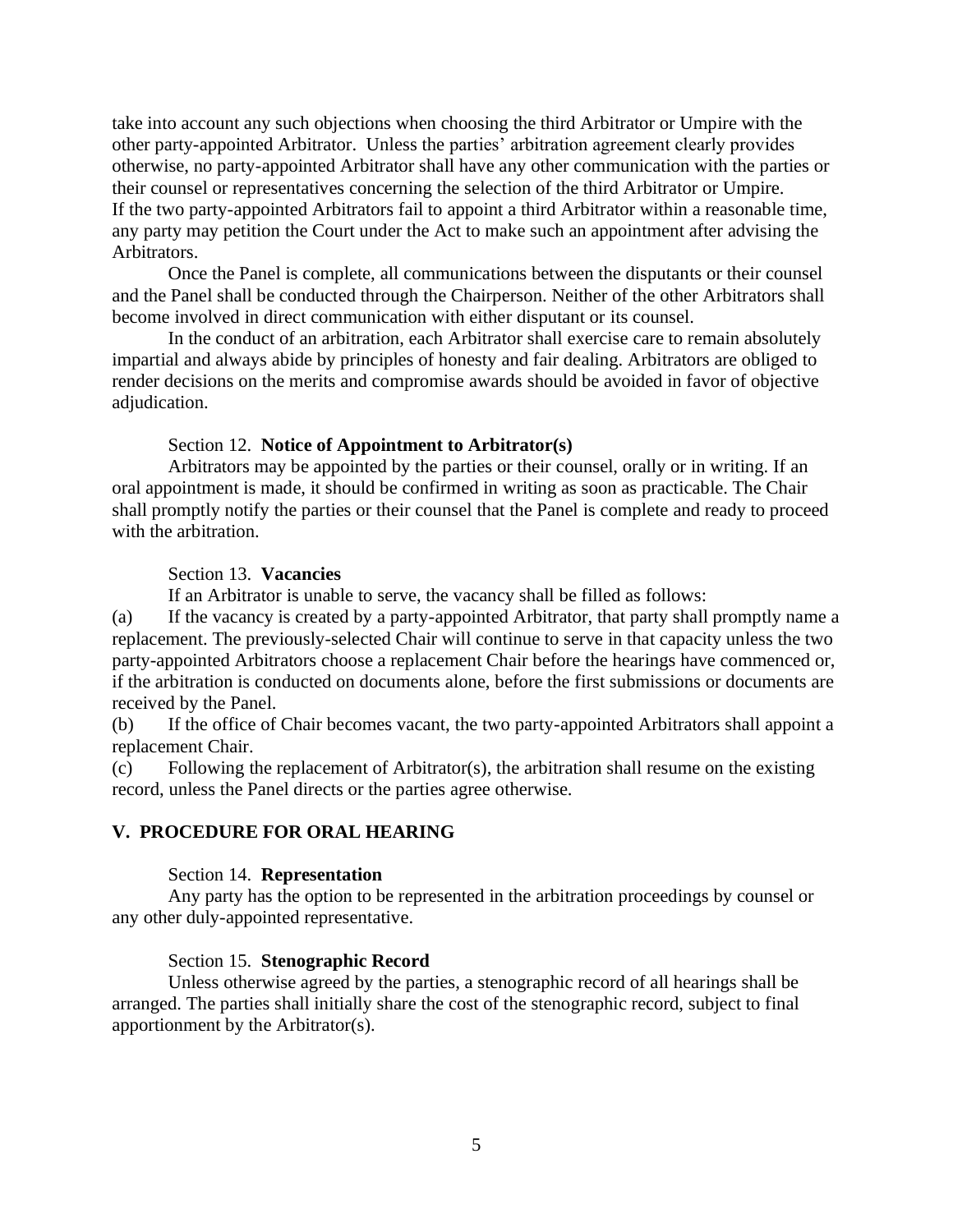### Section 16. **Interpreters**

If required, the party presenting shall furnish and initially pay for an interpreter. The interpreter shall be independent of both parties.

#### Section 17. **Attendance at Hearings**

Persons having a direct interest in the arbitration are entitled to attending hearings. The Panel has the power to compel witnesses to leave the hearing room during the testimony of other witnesses.

### Section 18. **Adjournments**

The Panel may grant adjournments upon a showing of good cause. If all parties jointly request an adjournment, it shall be granted.

#### Section 19. **Oaths**

Each Arbitrator shall take the oath set forth in Appendix A hereto. If the arbitration is to be conducted without hearings, the Arbitrator(s) shall make the oath in writing.

The Arbitrators shall require witnesses to testify under oath administered by any duly qualified person (see Appendix A). The form of oath may be amended to include an affirmation under penalty of perjury.

#### Section 20. **Majority Decision**

Unless the arbitration agreement requires a unanimous decision, the decision and Award of the Arbitrators shall be by majority vote. In cases where the arbitration clause calls for two party-appointed Arbitrators and an Umpire should the two party-appointed Arbitrators be unable to agree, they shall promptly appoint a disinterested Umpire. The thus chosen Umpire shall take into account the reasons for the Arbitrators' disagreement and decide the matter(s) in controversy as if he/she were a sole Arbitrator, unless the arbitration agreement provides otherwise.

#### Section 21. **Order of Proceedings**

If hearings are scheduled, the first hearing of the arbitration shall be at the time and place designated by the Chair.

The claimant should submit a pre-hearing statement of claim to the Panel and respondent not less than twenty (20) business days prior to the first hearing. The respondent should submit its pre-hearing statement of defense (and counter claim, if any) not more than ten (10) business days thereafter.

At the first hearing, each party, or its counsel, may make an opening statement setting forth its position.

The arbitration proceeding shall be conducted in an orderly manner appropriate to judicial proceedings. Rules of evidence used in judicial proceedings need not be applied.

If it is not clear which party is the claimant, the Panel shall make that determination. The Arbitrators shall apply burdens of proof and if a majority or all of them conclude that the claimant has not made its case, no further evidence need be taken from the respondent. The same procedure is to be applied to any counterclaim asserted by the respondent.

Copies of any documents, exhibits and accounts intended to be introduced at a particular hearing should be supplied to the other party or opposing counsel and to Panel members at least ten business days prior to the date of that hearing. Any fact or expert witness intended to testify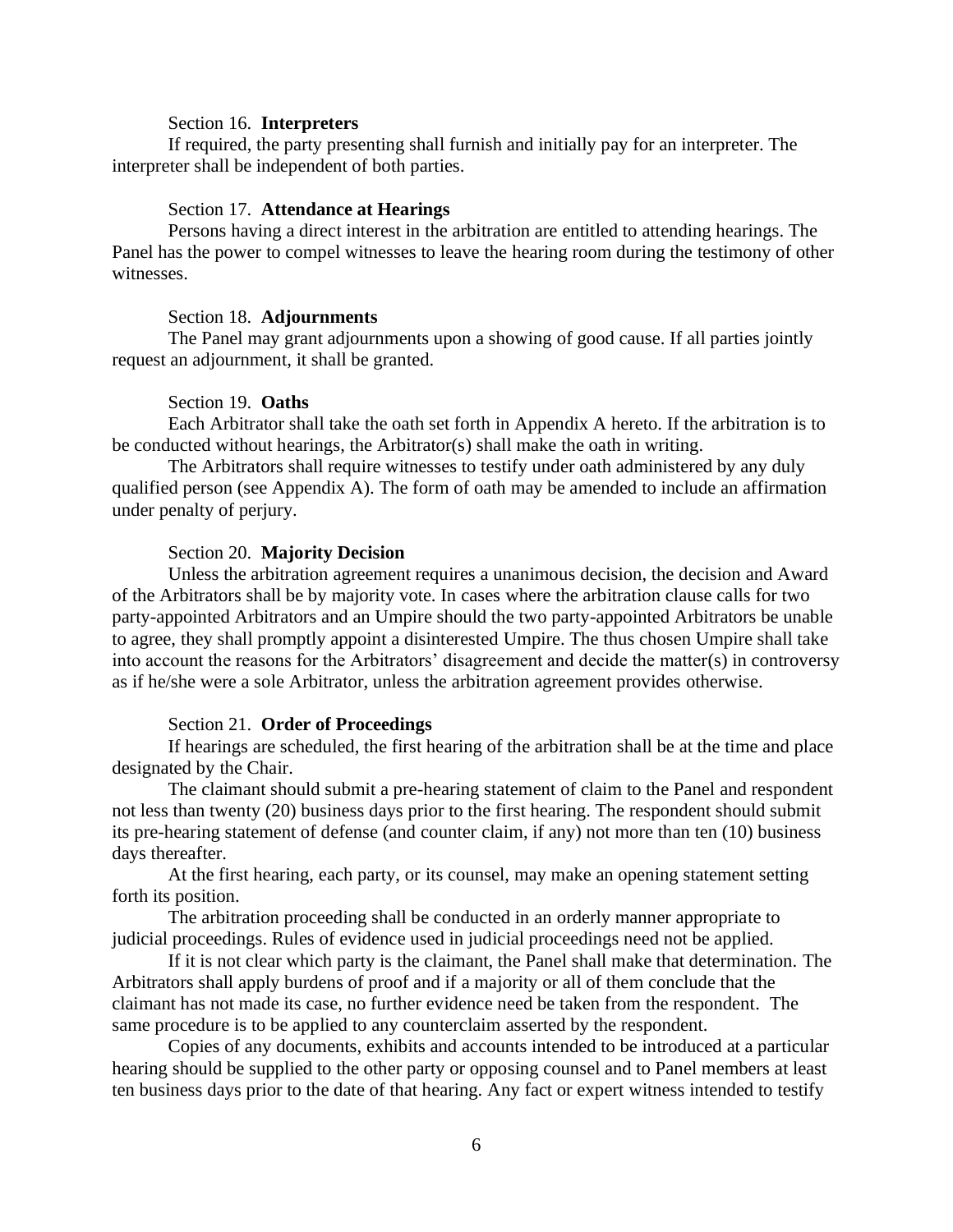before the Panel should likewise be identified and a brief description of his/her testimony given at least one week in advance of the scheduled hearing date.

All mentioned time limits are subject to Section 34.

Following the presentation of all evidence, the parties may elect to present their arguments in a final oral hearing rather than in written briefs. However, the Panel retains the privilege to direct the parties to submit supplementary briefs or appear for an oral argument on any issue(s) the Panel considers necessary or in need of clarification or further argument.

#### Section 22. **Arbitration in the Absence of a Party**

After a default has been established under the provisions of Section 4 of the Act or after the Panel has been completed pursuant to these Rules, the arbitration may proceed in the absence of the defaulting party, who, after due notice, failed to be present or failed to obtain an adjournment.

### Section 23. **Evidence**

The parties may offer such evidence as they desire and shall produce such additional evidence as the Panel may deem necessary to an understanding and determination of the dispute. The Arbitrator(s) may subpoena witnesses and/or documents (including those in electronic form) at their own initiative or at the request of a party (see Appendix B).

The Panel shall be the judge of the relevancy and materiality of the evidence offered.

All evidence shall be taken in the presence of the Arbitrator(s) and the parties, except in the case of depositions or where a party is absent without reasonable cause, in default, or has waived its right to be present or where submission of evidence by mail or in other form has been agreed by both parties.

The Panel has the power to direct that depositions be taken from witnesses who cannot testify in person.

In those circumstances it deems appropriate, the Panel has the discretion to direct that the testimony of witnesses be taken by video conference or such other electronic means. Should a party object to taking testimony by such means, the Panel will hear the objection and make a ruling which will be final and binding.

All evidence submitted to the Panel, as well as all written communications between any party and the Panel, after it has been constituted, shall be shared with all parties.

#### Section 24. **Evidence by Affidavit**

The Panel may receive evidence by affidavit and shall give such affidavits appropriate weight in light of any objections made by opponents.

#### Section 25. **Closing of Proceedings**

Upon completion of submission of evidence, the parties may submit briefs on an agreed schedule. If the parties cannot agree, the schedule shall be established by the Panel. Once all submissions are completed, the Chair shall declare the proceedings closed.

#### Section 26. **Reopening of Proceedings**

Following the submission of briefs, the Panel may require the parties to provide clarifications concerning their claims or defenses and may order additional hearings for that purpose.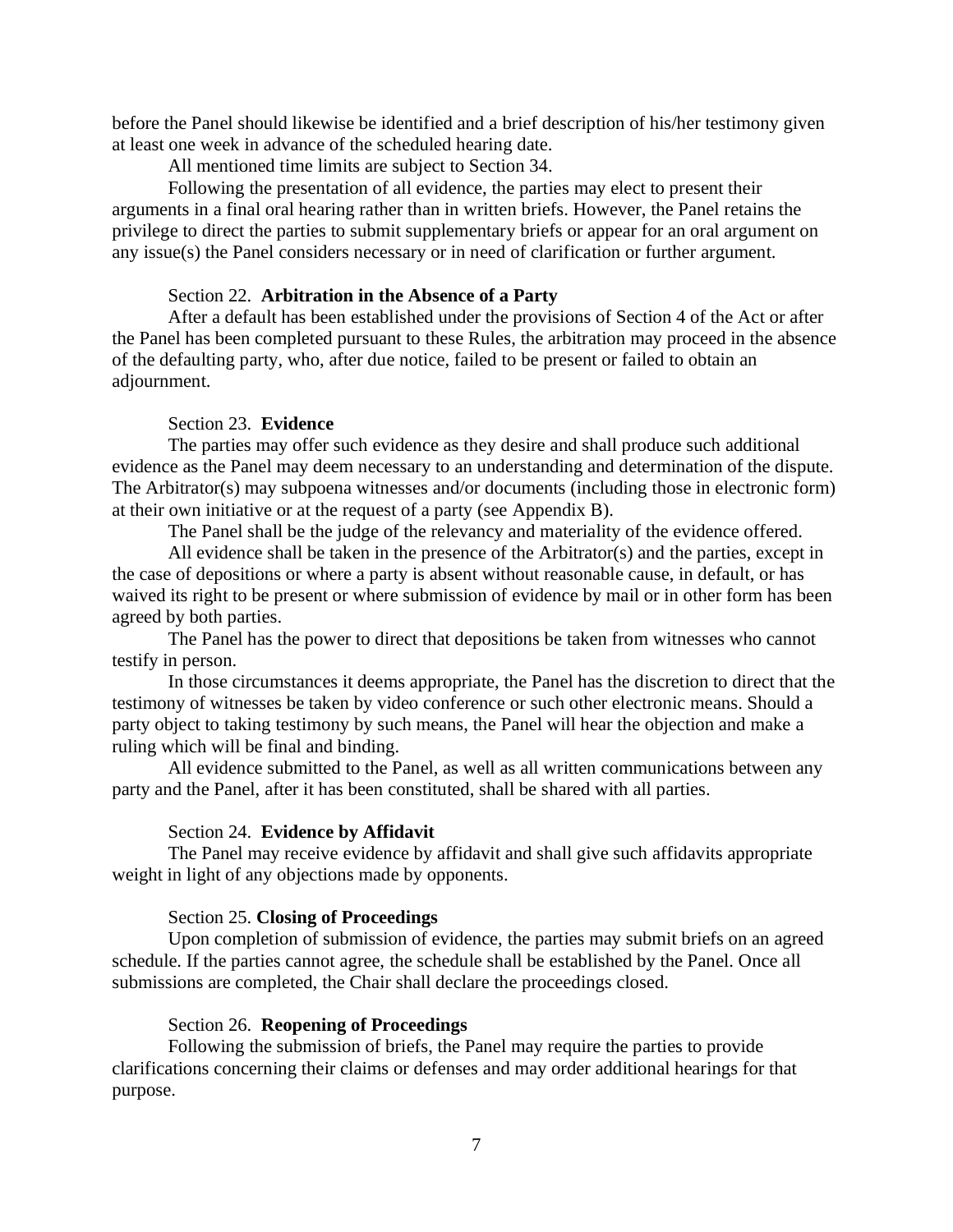At any time prior to the issuance of an Award, hearings may be reopened on the application of any party provided the Panel agrees that good cause for doing so has been shown.

# **VI. PROCEDURE FOR OTHER THAN ORAL HEARINGS**

## Section 27. **Arbitration on Documents Alone**

The parties, by written agreement, may submit their disputes to arbitration on documents alone. In such case, the Panel members shall make their disclosures in writing to all parties, pursuant to Section 9 and communicate the written oath (see Appendix A attached) to the parties. Thereafter, the parties shall make their submissions of documents and briefs, on such schedule as they agree. If the parties cannot agree, the Panel will establish the schedule.

## **VII. THE AWARD**

### Section 28. **Time**

The Panel has the collective duty to issue awards not later than 120 days after the final evidence or brief has been received and the parties have been notified that the proceedings have been closed. Failure of the Panel to abide by this provision shall not be grounds for challenge of the Award.

### Section 29. **Form**

The Award and the Arbitrator(s)' reasons for same shall be made in writing and signed either by the participating Arbitrators or Umpire, as appropriate. A partial or total dissent shall be signed by the dissenter, made part of and included with the majority Award.

### Section 30. **Scope**

The Panel shall grant any remedy or relief which it deems just and equitable, including, but not limited to, specific performance, declaratory relief, injunctive relief and the posting of security for part or all of a claim or counterclaim in an amount determined by and in a form acceptable to the Panel. The Panel, in its Award, shall assess arbitration expenses and fees as provided in Sections 15, 36, 37 and 38 and shall address the issue of attorneys' fees and expenses incurred by the parties. The Panel is empowered to award reasonable attorneys' fees and expenses or costs incurred by a party or parties in the prosecution or defense of the case.

Together with their reply briefs or not later than 30 days thereafter, unless directed by the Panel otherwise, counsel shall submit an affidavit describing the case activity and accounting for the hours and rates charged. Any attorneys' fees or party costs awarded shall be quantified in the Award.

The Panel shall retain jurisdiction to modify the Award for the sole purpose of correcting obvious clerical and/or arithmetical errors.

#### Section 31. **Award upon Settlement; Sealed Offer of Settlement**

(a) Should the parties settle their dispute during the course of an arbitration, the Panel may, upon the request of the parties, set forth the terms in an Award upon Settlement.

(b) At any time after presentation of initial submissions to the Panel, but in no event later than the date the proceeding is declared "closed" per Section 25, either party may present the other with a Settlement Offer binding itself to either pay or accept a fixed sum (including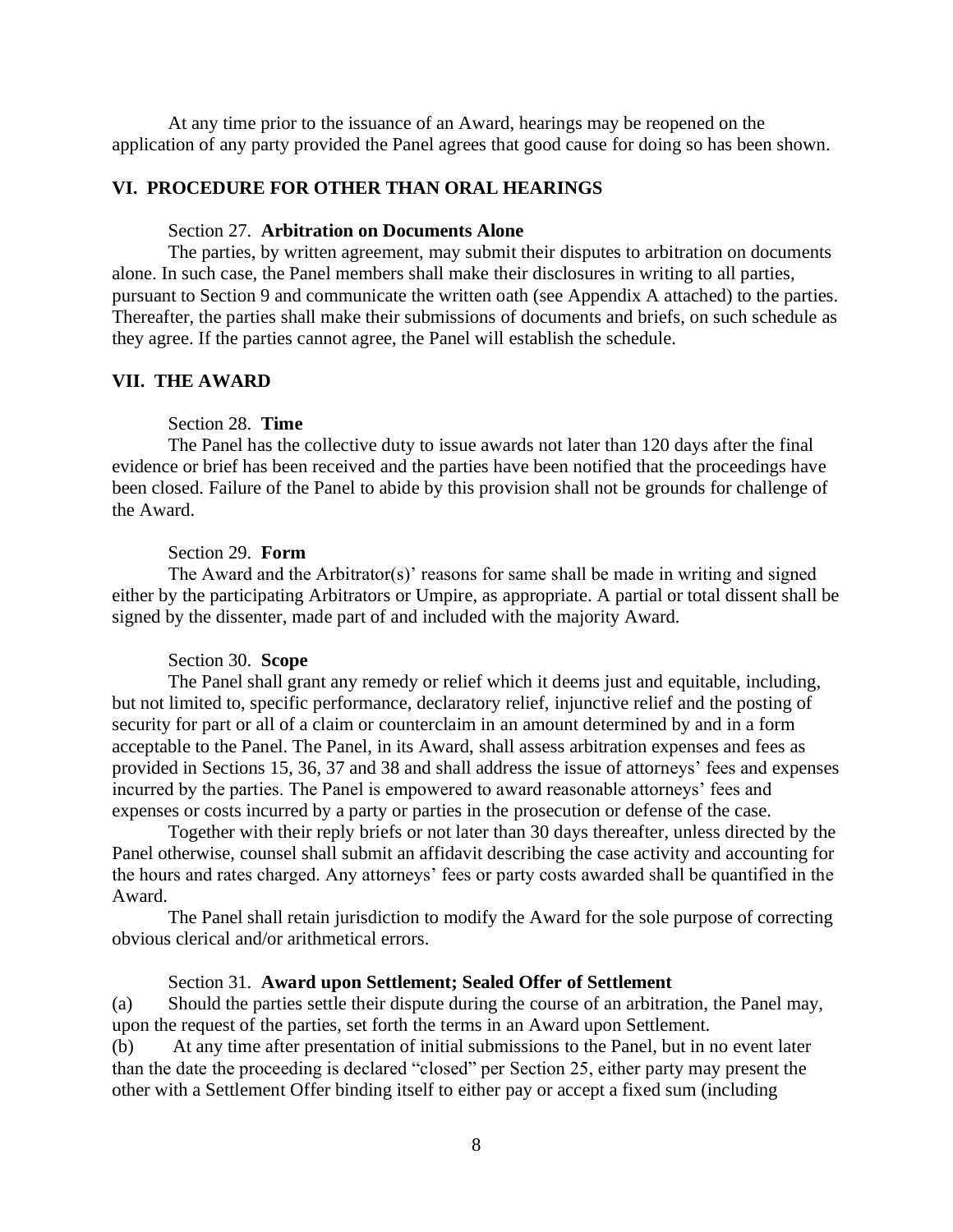accrued interest) or in the case of a claim for injunctive relief or specific performance, to perform, not perform or discontinue performing a specified activity or contract obligation and stating a date by which such offer must be accepted.

(c) If the Settlement Offer is timely accepted and the arbitration is discontinued in accordance with the terms of the Settlement Offer, the terms of the settlement may provide for an Award upon Settlement in accordance with Section (a). If the Settlement Offer is timely accepted but the parties do not agree on the amount and allocation of legal and arbitrator fees and expenses, the parties shall submit the dispute to the Arbitrators who shall determine the amount and allocation of such fees and expenses in accordance with Section 30, also taking into account the terms and timing of the Settlement Offer, and issue an Award with respect to the amount and allocation of such fees and expenses.

(d) If the Settlement Offer is refused, the Offeror may notify the Panel that a binding Settlement Offer was made but declined by the Offeree. The details of the last Settlement Offer shall then be delivered in a sealed envelope to the Chair or Sole Arbitrator who shall not open the envelope until such time as the Panel or Sole Arbitrator has arrived at a final decision. Should the rejected Settlement Offer be equal to or more favorable to the Offeree than the Panel's Award, the Panel shall, subject always to the provisions of Section 30 and taking into account the terms and timing of the Settlement Offer, award the reasonable legal fees and expenses as well as such arbitrator fees and expenses that would have been saved had the offer been accepted at the date by which acceptance was required.

# Section 32. **Delivery of Award to Parties**

The parties accept that legal delivery of the Award is accomplished:

(a) By mailing of the Award or a true copy thereof to the parties or their counsel to their last known mailing addresses, in which event delivery is complete upon mailing; or

(b) By emailing the Award or a true copy thereof to the parties at the last known email address of the parties or their counsel; or

(c) By personal service of the Award.

# **VIII. SPECIAL PROVISIONS**

# Section 33. **Waiver**

Any party with knowledge that a provision of these Rules has been breached, but who continues with the arbitration without registering an official objection with the Panel shall be deemed to have waived any right to object.

# Section 34. **Time Periods**

The parties may modify any period of time by mutual agreement and consent of the Panel. The Panel may extend or shorten any period of time established by the Rules upon a showing of good cause and shall notify the parties accordingly.

### Section 35. **Service of Documents**

Wherever parties have agreed to arbitration under these Rules, they shall be deemed to have consented to service of any papers, notices or process necessary to initiate or continue an arbitration under these Rules or a court action to confirm judgment on the Award issued. Such documents may be served: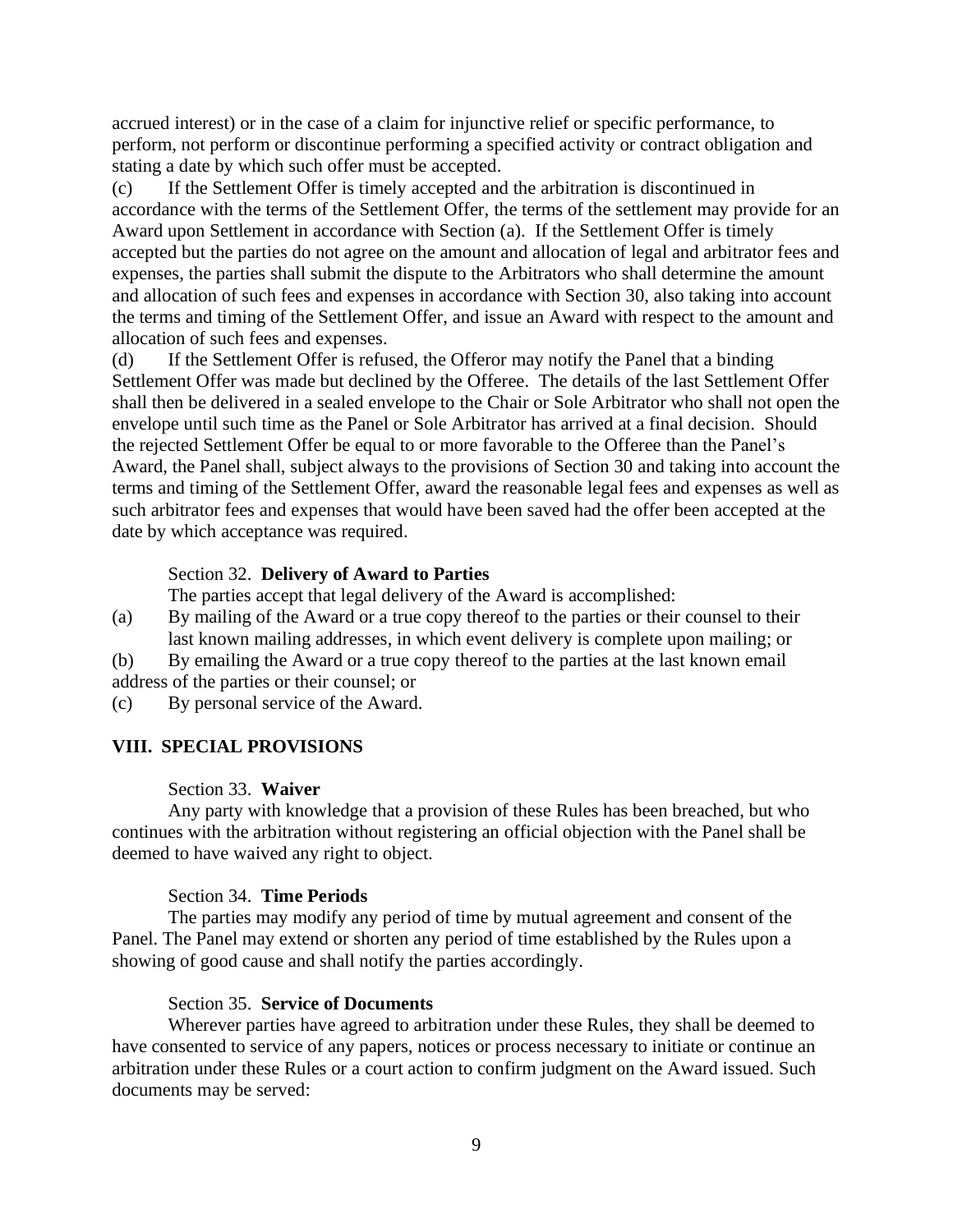- (a) By mail, including email, addressed to such party or counsel at their last known address; or
- (b) By personal service.

Counsel for either party may be utilized by the Panel to implement subpoenas or other legal procedures instituted by the Panel. The expenses and fees for such services are to be allocated as the Panel members direct.

# **IX. EXPENSES AND FEES**

### Section 36. **Expenses**

The expenses of witnesses shall be paid by the party producing or requiring the production of such witnesses subject to allocation by the Panel.

Expenses incurred at the request of the Panel shall initially be borne equally by the parties subject to final allocation by the Panel. These include required travel and out-of-pocket expenses of the Panel member(s), the expense of producing witnesses requested by the Panel, including subpoenaed witnesses and the cost of providing any proofs produced at the direct request of the Panel. The Panel may require an advance deposit for any sums it may reasonably have to expend.

The travel and living expenses of a party-appointed Arbitrator located outside the area named in the arbitration agreement shall be borne by the party who appointed such Arbitrator.

### Section 37. **Arbitrator(s)' Fees**

Each Panel member shall determine the amount of his/her compensation, which compensation is the joint and several obligation of the parties. When determining the fee, the Arbitrator(s) shall take into account the complexity, urgency and time spent on the matter.

At any time prior to issuance of the Award, the Panel may require that the parties post security for its estimated fees and expenses. Upon such request, each party shall promptly deposit the required amount into a segregated interest-bearing escrow account administered by the SMA (See Appendix C). Alternatively, such deposits may be held in any other escrow account or in any other manner, if agreed to by the Arbitrator(s).

If the dispute is settled during the course of the arbitration, the parties agree that a fee commensurate with the time spent or work already performed in the arbitration is due to the Arbitrator(s).

#### Section 38. **Arbitrator and SMA Immunity**

Neither the SMA nor any of its officers, directors, governors, employees, agents, or servants shall be liable for any act(s) or omission(s) in connection with the conduct of or decisions rendered in any arbitration or other proceeding or for the acts or omissions of its participating Arbitrators nor for the reproduction or publication of any ensuing Award, Ruling or Decision.

Parties to an arbitration under these Rules waive and expressly agree not to assert any claim, whatsoever and/or howsoever described, against the Arbitrator(s) arising out of or in connection with any such arbitral proceeding or Award.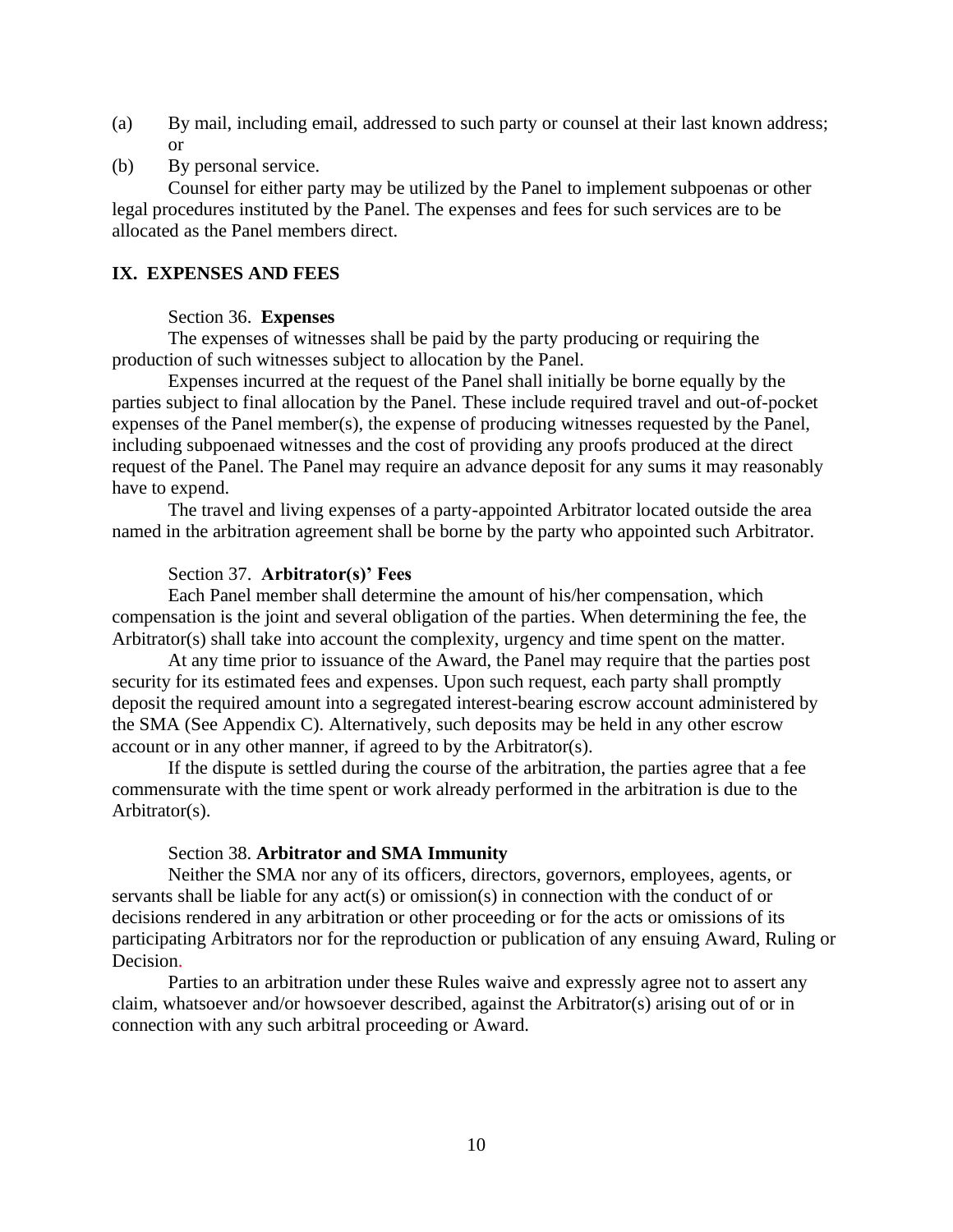Revised May 10, 1994, September 1, 2003, September 15, 2010, October 23, 2013, February 10, 2016, March 14, 2018, June 1, 2022 Copyright © Society of Maritime Arbitrators, Inc. 1963, 1994, 2003, 2010, 2013, 2016, 2018, 2022

All Rights Reserved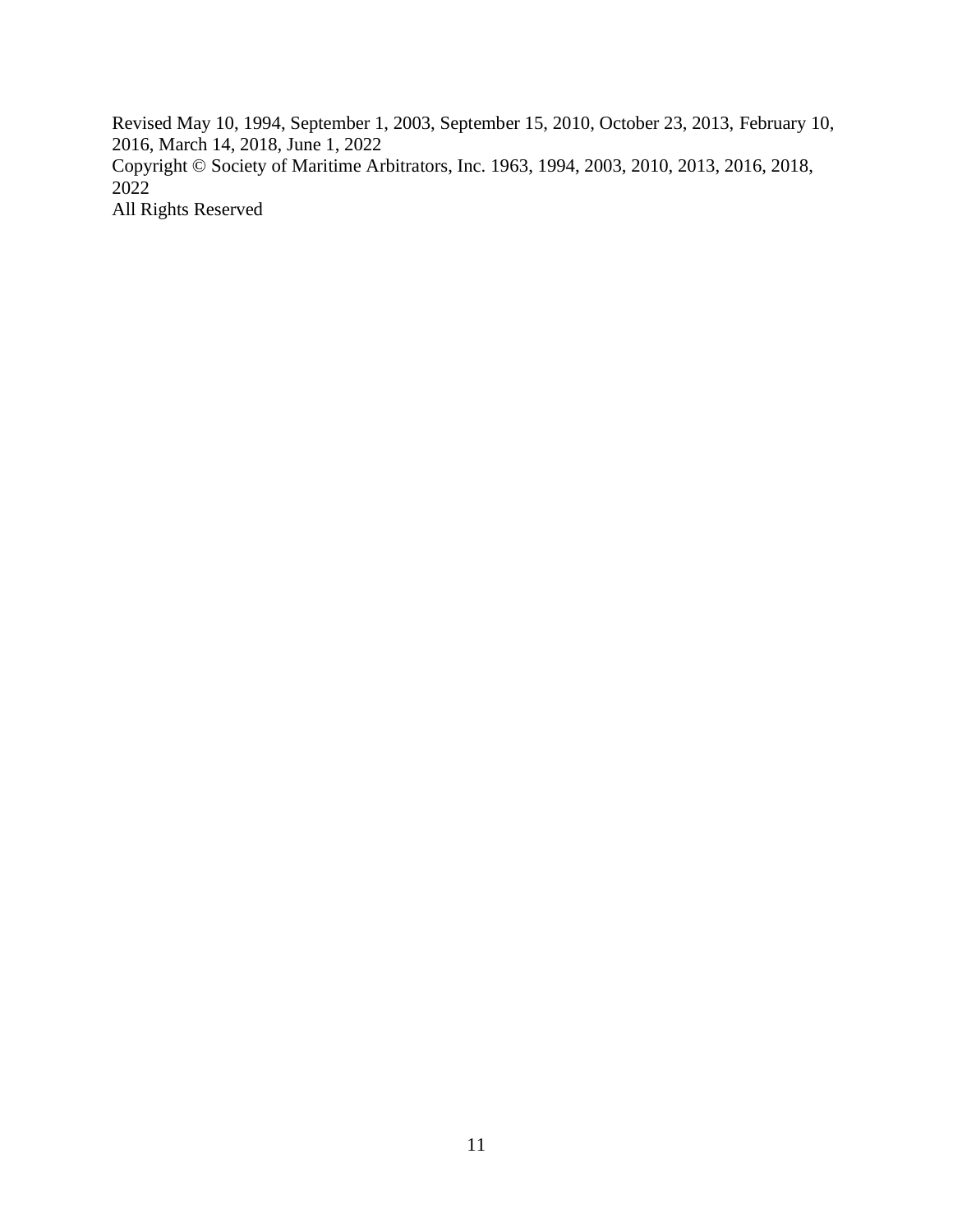# **APPENDIX A**

# **OATHS**

These Oaths may be administered by the Recorder, or in the case of a hearing without recorder, by any one person to another, the affiant raising his right hand when being sworn. The form of Oath may be amended to include an affirmation under penalty of perjury.

1. Oath to be taken by Arbitrator in a hearing:

"Do you solemnly swear that you will faithfully and fairly hear and examine the matter in controversy and make a just Award, according to the best of your understanding?"

2. Oath to be included in disclosure statements in a case presented on documents only: "I solemnly swear to faithfully and fairly hear and examine the matter in controversy and make a just Award, according to the best of my understanding."

3. Oath to be taken by Witness:

"Do you solemnly swear that the testimony you are about to give shall be the whole truth?"

4. Oath to be taken by Interpreter:

"Do you solemnly swear that you will faithfully and fairly translate in a verbatim and objective manner from the \_\_\_\_\_\_\_\_\_ language to the \_\_\_\_\_\_\_\_\_\_ language or vice versa the oral or written communications you will be called upon to interpret?"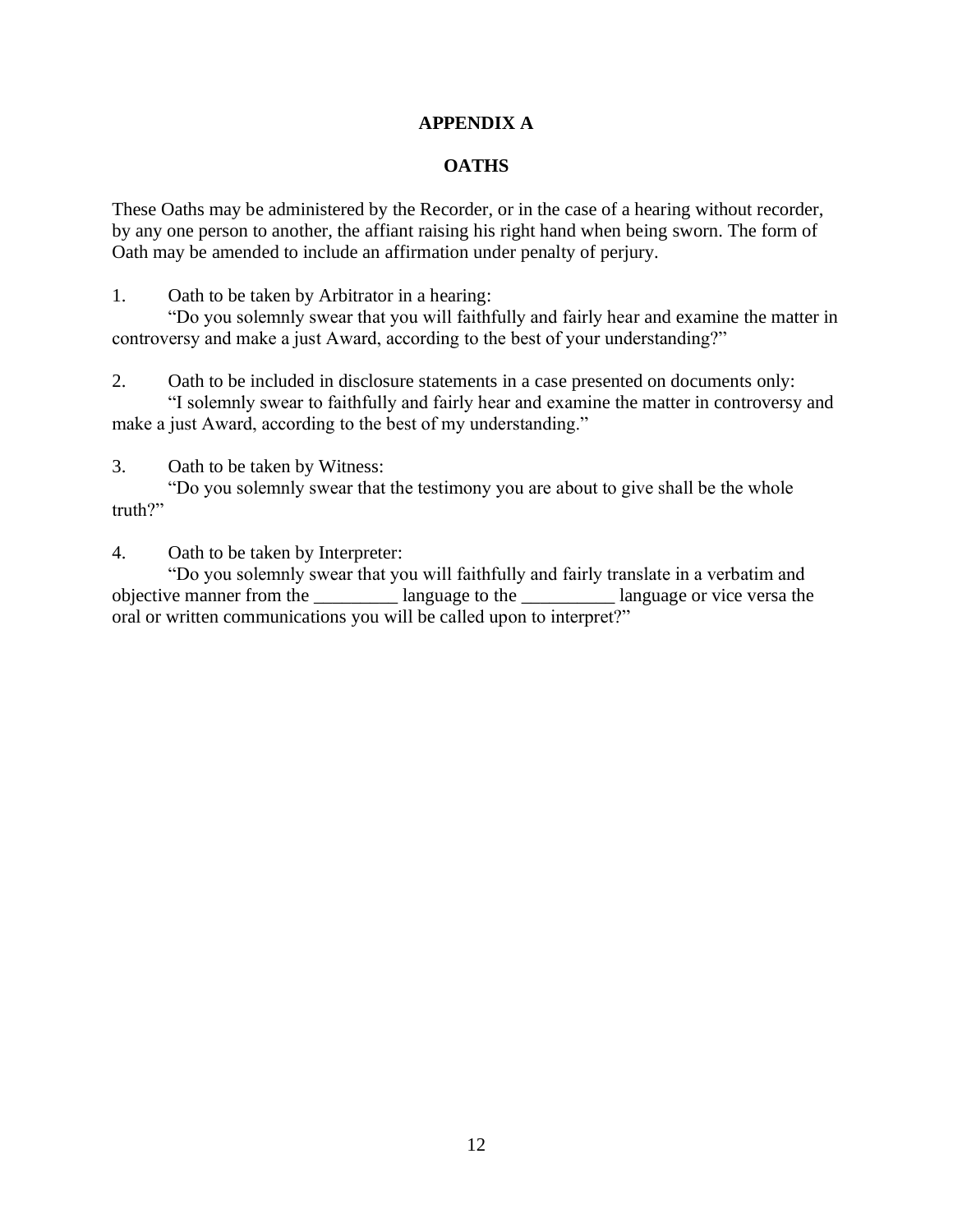## **APPENDIX B**

## **SUBPOENA**

*In the Matter of Arbitration between*

\_\_\_\_\_\_\_\_\_\_\_\_\_\_\_\_\_\_\_\_\_\_\_\_\_\_\_\_

*and*

TO: (Name) (Address) (City and State)

You are Hereby Summoned to appear at an arbitration proceeding in person or virtually to be held at \_\_\_\_\_\_\_\_\_\_\_ \_\_\_\_\_\_ on the \_\_\_\_\_\_\_\_\_ day of \_\_\_\_\_\_\_\_\_\_\_\_\_\_A.D. 20\_\_\_\_\_\_\_\_ at \_\_\_\_\_\_\_\_m. of said day and bring with you

then and there to testify in the above-entitled Matter, wherein the disputant parties and their addresses are as follows:

\_\_\_\_\_\_\_\_\_\_\_\_\_\_\_\_\_\_\_\_\_\_\_\_\_\_\_\_\_\_\_\_ \_\_\_\_\_\_\_\_\_\_\_\_\_\_\_\_\_\_\_\_\_\_\_\_\_\_\_\_\_\_\_ \_\_\_\_\_\_\_\_\_\_\_\_\_\_\_\_\_\_\_\_\_\_\_\_\_\_\_\_\_\_\_\_ \_\_\_\_\_\_\_\_\_\_\_\_\_\_\_\_\_\_\_\_\_\_\_\_\_\_\_\_\_\_\_ \_\_\_\_\_\_\_\_\_\_\_\_\_\_\_\_\_\_\_\_\_\_\_\_\_\_\_\_\_\_\_\_ \_\_\_\_\_\_\_\_\_\_\_\_\_\_\_\_\_\_\_\_\_\_\_\_\_\_\_\_\_\_\_

 $\frac{1}{2}$  ,  $\frac{1}{2}$  ,  $\frac{1}{2}$  ,  $\frac{1}{2}$  ,  $\frac{1}{2}$  ,  $\frac{1}{2}$  ,  $\frac{1}{2}$  ,  $\frac{1}{2}$  ,  $\frac{1}{2}$  ,  $\frac{1}{2}$  ,  $\frac{1}{2}$  ,  $\frac{1}{2}$  ,  $\frac{1}{2}$  ,  $\frac{1}{2}$  ,  $\frac{1}{2}$  ,  $\frac{1}{2}$  ,  $\frac{1}{2}$  ,  $\frac{1}{2}$  ,  $\frac{1$ 

\_\_\_\_\_\_\_\_\_\_\_\_\_\_\_\_\_\_\_\_\_\_\_\_\_\_\_\_\_\_\_\_\_\_\_\_\_\_\_\_\_

Arbitrator

Arbitrator

Arbitrator and Panel Chair (NOTE: Only majority need sign. See §7 of the Federal Arbitration Act.)

\_\_\_\_\_\_\_\_\_\_\_\_\_\_\_\_\_\_\_\_\_\_\_\_\_\_\_\_\_\_\_\_\_\_\_\_\_\_\_\_\_

 $\mathcal{L}_\text{max} = \frac{1}{2} \sum_{i=1}^n \frac{1}{2} \sum_{j=1}^n \frac{1}{2} \sum_{j=1}^n \frac{1}{2} \sum_{j=1}^n \frac{1}{2} \sum_{j=1}^n \frac{1}{2} \sum_{j=1}^n \frac{1}{2} \sum_{j=1}^n \frac{1}{2} \sum_{j=1}^n \frac{1}{2} \sum_{j=1}^n \frac{1}{2} \sum_{j=1}^n \frac{1}{2} \sum_{j=1}^n \frac{1}{2} \sum_{j=1}^n \frac{1}{2} \sum_{j=1}^n$ 

\_\_\_\_\_\_\_\_\_\_\_\_\_\_\_\_\_\_\_\_\_\_\_\_\_\_\_\_\_\_\_\_\_\_\_\_\_\_\_\_\_

Attorney for \_\_\_\_\_\_\_\_\_\_\_\_\_\_\_\_\_\_\_\_\_\_\_\_\_\_\_\_\_ \_\_\_\_\_\_\_\_\_\_\_\_\_\_\_\_\_\_\_\_\_\_\_\_\_\_\_\_\_\_\_\_\_\_\_\_\_\_\_\_\_

Address NOTE: Report to Arbitrator(s) in Room No.